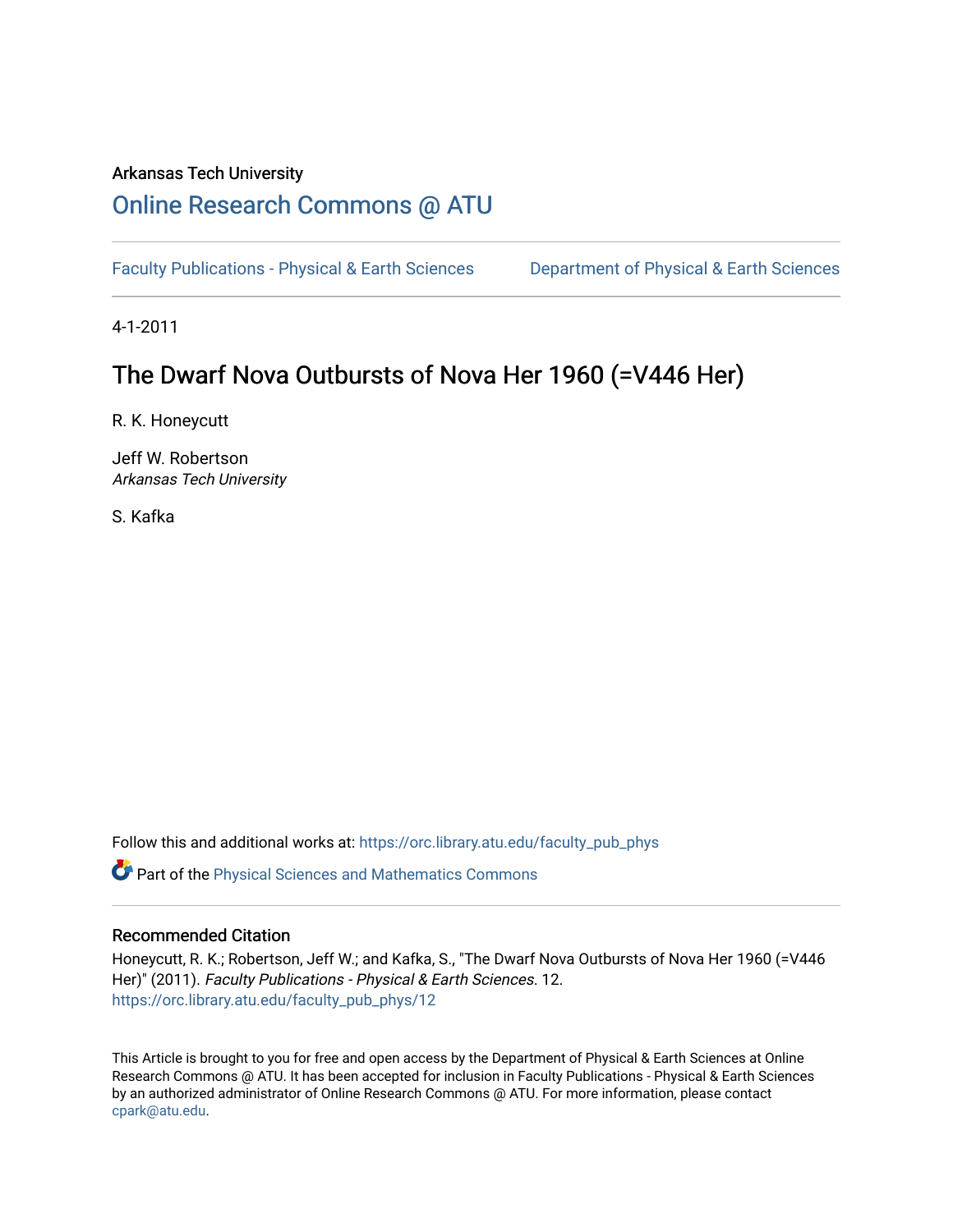### THE DWARF NOVA OUTBURSTS OF NOVA HER 1960 (=V446 HER)

R. K. HONEYCUTT<sup>1</sup>, J. W. ROBERTSON<sup>2</sup>, AND S. KAFKA<sup>3</sup>

<span id="page-1-0"></span><sup>1</sup> Astronomy Department, Indiana University, Swain Hall West, Bloomington, IN 47405, USA; [honey@astro.indiana.edu](mailto:honey@astro.indiana.edu)<br><sup>2</sup> Department of Physical Sciences, Arkansas Tech University, 1701 N. Boulder Ave., Russellville, AR 72801 *Received 2010 November 3; accepted 2011 January 26; published 2011 March 7*

### ABSTRACT

V446 Her is the best example of an old nova which has developed dwarf nova (DN) eruptions in the post-nova state. We report on observed properties of the long-term light curve of V446 Her, using photometry over 19 years. Yearly averages of the outburst (OB) magnitudes show a decline of  $\sim$ 0.013 mag yr<sup>-1</sup>, consistent with the decline of other post-novae that do not have DN OBs. Previous suggestions of bimodal distributions of the amplitudes and widths of the OBs are confirmed. The OBs occur at a mean spacing of 18 days but the range of spacings is large (13–30 days). From simulations of DN OBs, it has been predicted that the OB spacing in V446 Her will increase as *M* from the red dwarf companion slowly falls following the nova; however, the large intrinsic scatter in the spacings serves to hide any evidence of this effect. We do find a systematic change in the OB pattern in which the brighter, wider type of OBs disappeared after late 2003, and this phenomenon is suggested to be due to falling *M* following the nova.

*Key words:* novae, cataclysmic variables – stars: individual (V446Her)

*Online-only material:* machine-readable and VO tables

#### 1. INTRODUCTION

V446 Her was a rather undistinguished nova, reaching *V* ∼ 6 in 1960. It is at ∼1 kpc distance and has an orbital period of 4.97 hr (Thorstensen & Taylor [2000\)](#page-6-0). Honeycutt et al. [\(1995;](#page-6-0) Paper I) reported that V446 Her had regular ∼1.5 mag outbursts (OBs) in monitoring data beginning three decades after the nova eruption. The OB amplitudes were smaller than those of dwarf novae (DNe), leading to the tentative conclusion that the events were due to variations in mass transfer from the red dwarf (RD).

In a later paper, Honeycutt et al. [\(1998;](#page-6-0) Paper II) found that V446 Her has two close neighboring stars (likely to be optical companions) whose constant light is usually blended with the light of V446 Her, attenuating the apparent amplitude of the OBs. When this effect is taken into account, the OB amplitude becomes ∼2.5 mag, in line with that expected from a DN. Paper II suggested that bi-modal distributions of OB spacings and OB amplitudes were present in V446 Her, concluding that the OBs were indeed due to V446 Her having become a DN some decades after the novae. Many old novae are declining in brightness by  $\sim$ 0.01 mag yr<sup>-1</sup> 50 years after the nova event (Duerbeck [1992\)](#page-5-0). This is consistent with the hibernation scenario of cyclic nova evolution (Shara [1989\)](#page-6-0) in which this decline in *M* eventually takes the accretion disk (AD) through the DN regime, and finally into hibernation. Prior to the discovery of regular OBs in V446 Her, the observational evidence for old nova becoming DN some decades after the nova had been only modest (Livio [1987;](#page-6-0) 1990), but the V446 Her DN OBs are a secure example of the phenomenon. As such, these OBs are a potentially sensitive test of AD theory and simulations, in which the effect of slowly lowering *M* might be observed.

An additional 11 observing seasons of V446 Her photometry have accumulated since Paper II. This new study was motivated by the possibility that a systematic evolution of the DN OB spacing might be found, as predicted by AD simulations of the dependence of OB spacing on *M*˙ (e.g., Ichikawa & Osaki [1994\)](#page-6-0). We will also examine other systematics of the

V446 Her light curve OBs over nearly two decades, seeking confirmation of the bimodal OB properties which were suggested in Paper II.

#### 2. DATA ACQUISITION AND REDUCTION

Our long-term photometry of V446 Her consists of two sets 1991–2004 and 2007–2009. The first is from an unattended, autonomous 0.41 m telescope in central Indiana, informally called RoboScope (Honeycutt et al. [1994](#page-5-0) and references therein). Flats and other detector calibration data were automatically acquired and applied each night, followed by aperture photometry and field identification, all using custom software (Honeycutt & Turner [1992\)](#page-6-0). Final photometric reductions were done using the incomplete ensemble photometry routines contained in Astrovar, which is a custom package based on the technique described in Honeycutt [\(1992\)](#page-5-0), but with the addition of a graphical user interface. The RoboScope Astrovar solution used 111 ensemble stars, and the zero point was established to within 0.025 mag using five secondary standards from Henden & Honeycutt [\(1997\)](#page-5-0). The second long-term sequence was acquired during 2007–2009 using an unattended, autonomous 1.25 m telescope at the same site as RoboScope. These data were reduced using a custom batch pipeline consisting of  $IRAF<sup>4</sup>$ routines for detector calibrations, followed by the application of SExtractor.<sup>5</sup> The light curves were then generated using Astrovar, employing a total of 228 ensemble comparison stars. The zero point was determined to within 0.022 mag using nine secondary standards from Henden & Honeycutt [\(1997\)](#page-5-0). The exposure times were 4 minutes for RoboScope, and 3 minutes for the 1.25 m; all exposures were in the *V* band. As in Papers I

<sup>&</sup>lt;sup>4</sup> IRAF is distributed by the National Optical Astronomy Observatory, which is operated by the Association of Universities for Research in Astronomy, Inc., under cooperative agreement with the National Science Foundation.

<sup>5</sup> SEextractor is a source detection and photometry package described by Bertin & Arnouts [\(1996\)](#page-5-0). It is available from [http://terapix.iap.fr/soft/sextractor/.](http://terapix.iap.fr/soft/sextractor/)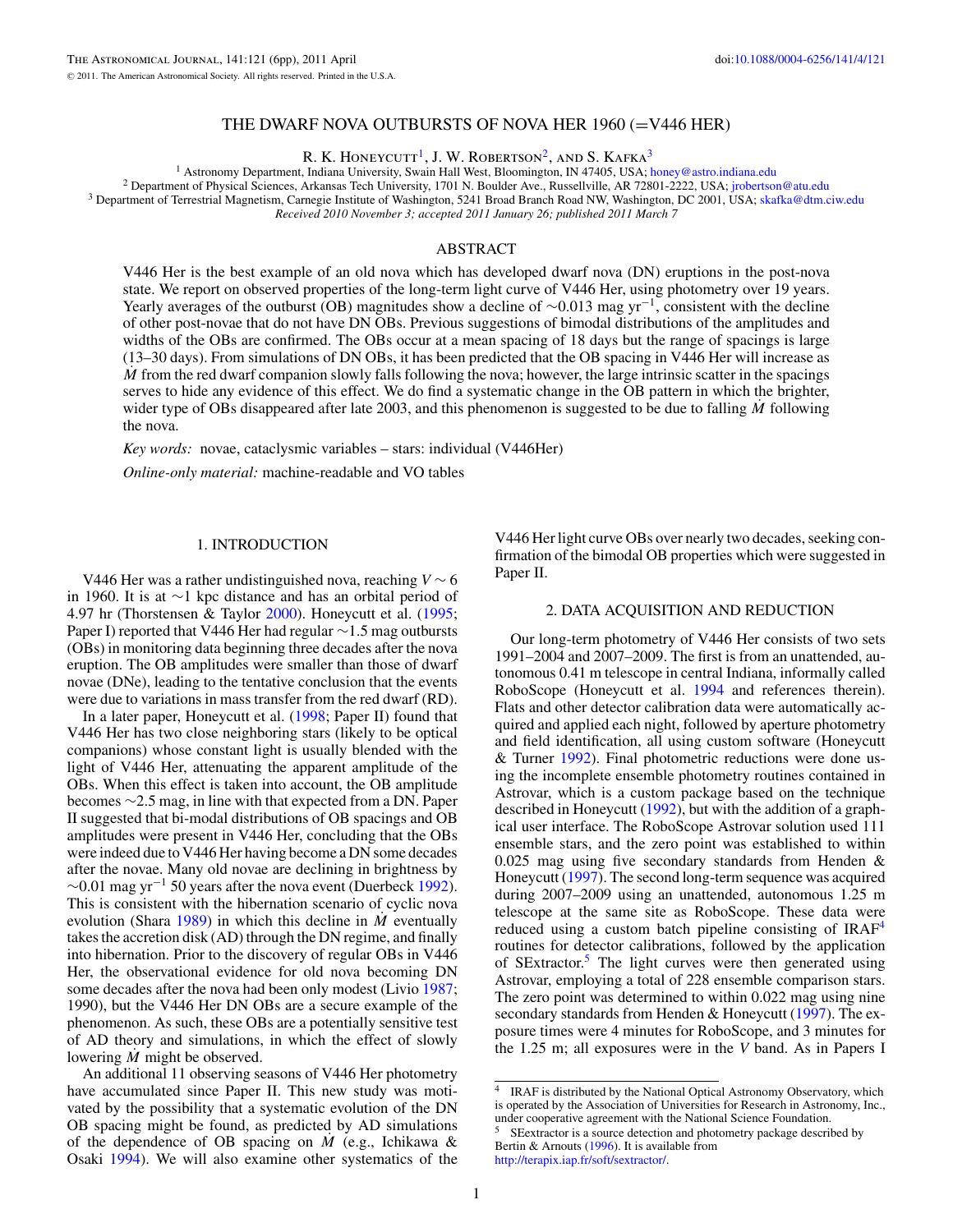<span id="page-2-0"></span>

**Figure 1.** Full light curve of V446 Her from 1991 June 18 to 2009 May 21. The magnitudes are for the blended light of V446 Her and its two close non-variable companion stars.



**Figure 2.** Expanded portions of Figure 1 for three observing seasons 1991–1993, using RoboScope data. Data points separated by less than 3.5 days are connected with straight lines.

and II, all magnitudes discussed here are for the blended light of V446 Her and the two close non-variable companions.

The number of useable RoboScope images is 1257, plus 127 from the 1.25 m telescope. Figure 1 shows our full light curve. The individual errors (which for clarity are not shown in the light curves) are for differential magnitudes with respect to the ensemble. For the RoboScope data, the average error in quiescence (taken to be *V* fainter than 16.5) is 0.06 mag, while the average error is 0.03 mag for *V* brighter than 16.5. For the 1.25 m data, the corresponding errors are 0.04 mag and 0.02 mag.



**Figure 3.** Same as Figure 2, except for observing seasons 1994–1996.



**Figure 4.** Same as Figure 2, except for observing seasons 1997–1999.

The magnitude limit of RoboScope is  $V \sim 18$  on a clear moonless night, but this limit is degraded when moonlight and*/* or haze is present. We see in Figure 1 that V446 Her does not fall to the magnitude limit of RoboScope on any night, some of which are clear and moonless, always remaining brighter than  $V \sim 17.5$ . However, when the magnitude limit is degraded, V446 Her is often not detected while in quiescence. This means that the RoboScope data in quiescence are more poorly sampled than the brighter portions of the light curve, by nearly double. This effect is much less pronounced for the 1.25 m data.

Figures 2[–7](#page-3-0) show the light curve of V446 Her by observing season. Some of the seasons are too poorly sampled to allow characterization of the individual OBs, but several seasons easily resolve sequences of OBs.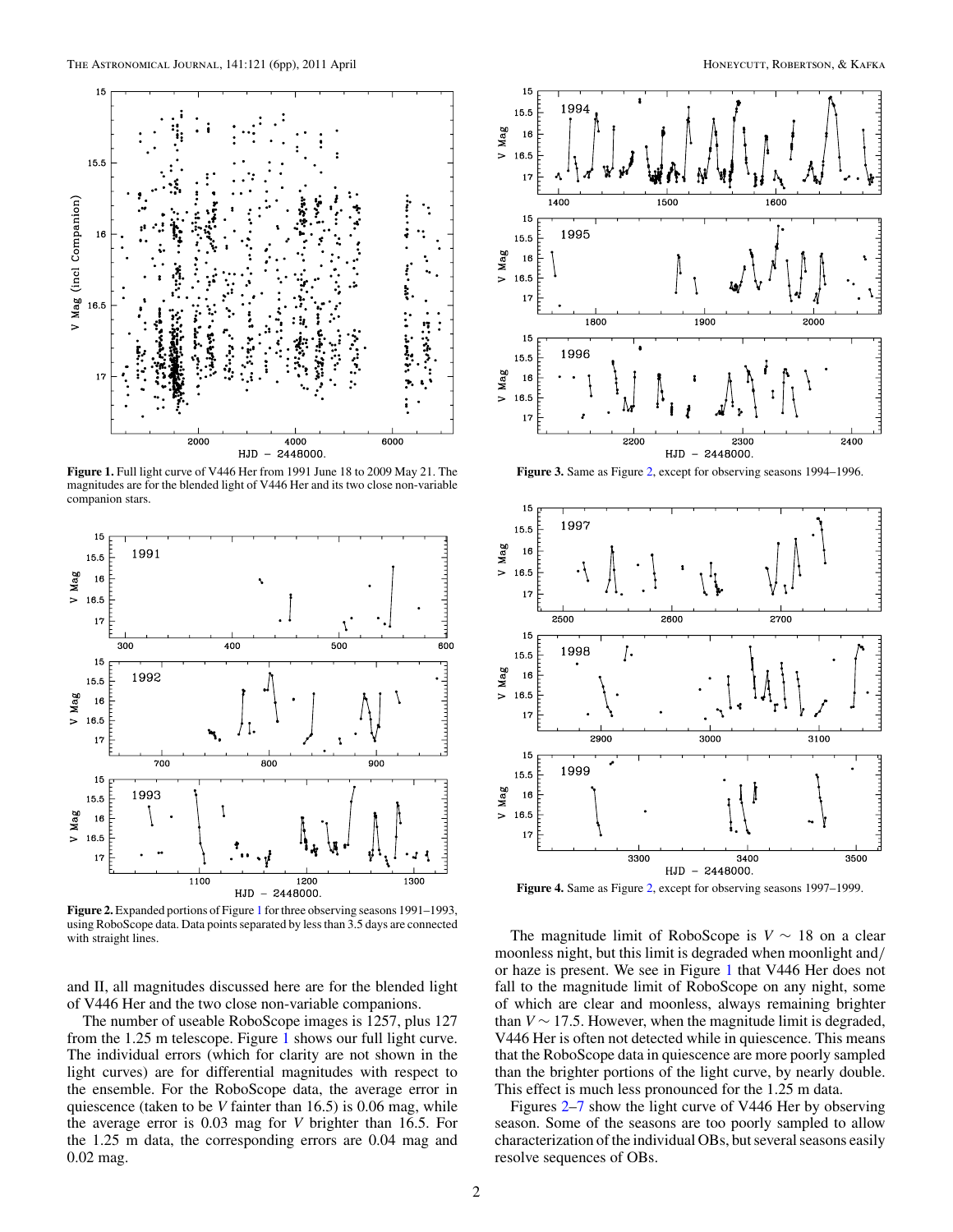<span id="page-3-0"></span>

**Figure 5.** Same as Figure [2,](#page-2-0) except for observing seasons 2000–2002.



**Figure 6.** Same as Figure [2,](#page-2-0) except for observing seasons 2003 and 2004.

Table 1 lists the JDs, magnitudes, errors and telescope used. The complete version of Table 1 is available in the online version of the journal; the data will also be archived with the AAVSO.

#### 3. ANALYSIS AND DISCUSSION

Decades after the nova event, many old novae are becoming fainter on average by  $\sim$ 0.01 mag yr<sup>-1</sup> (Duerbeck [1992\)](#page-5-0). This is probably due to fading irradiation of the RD by the white dwarf (WD) as the WD cools from the nova explosion, thereby decreasing  $\dot{M}$  and the accretion luminosity. The same effects are expected to be present if the cataclysmic variable (CV) has become a DN. However, unlike in a nova-like (NL) CV, the disk in a DN is not in steady state, so it is unclear what kind of photometric measure might be appropriate to test for this fading in V446 Her. In Figure [8,](#page-4-0) we plot the seasonal averages of the V446 Her data for 3 mag ranges. The quiescence data show no systematic fading, which might be expected because the disk is far from steady state and is not expected to be reflecting *M*˙ from the RD. However, as seen in the top panel of Figure  $8$ , the OB magnitudes show a fading of  $0.010 \pm 0.003$  mag yr<sup>-1</sup>. When corrected for the contributions of the two constant companion



**Figure 7.** Same as Figure [2,](#page-2-0) except that these data for years 2007–2009 were obtained using the Indiana University 1.25 m telescope.

**Table 1** Magnitudes for V446 Her

| JD            | V Mag  | Error | Source      |
|---------------|--------|-------|-------------|
| 2448425.71760 | 16.019 | 0.025 | $IU$ 0.41 m |
| 2448427.79330 | 16.095 | 0.040 | $IU$ 0.41 m |
| 2448444.72012 | 16.990 | 0.043 | $IU$ 0.41 m |
| 2448453.83903 | 16.980 | 0.051 | $IU$ 0.41 m |
| 2448454.65772 | 16.377 | 0.035 | $IU$ 0.41 m |
| 2448454.75431 | 16.448 | 0.032 | $IU$ 0.41 m |
| 2448504.60180 | 17.029 | 0.046 | $IU$ 0.41 m |
| 2448506.56617 | 17.206 | 0.056 | $IU$ 0.41 m |
| 2448511.55818 | 16.931 | 0.046 | $IU$ 0.41 m |
| 2448528.52908 | 16.168 | 0.022 | $IU$ 0.41 m |
| 2448536.54353 | 16.930 | 0.053 | $IU$ 0.41 m |
| 2448542.60561 | 17.070 | 0.066 | IU 0.41 m   |
|               |        |       |             |
|               |        |       |             |
|               |        |       |             |
| 2454972.75238 | 16.623 | 0.024 | IU 1.25 m   |

(This table is available in its entirety in machine-readable and Virtual Observatory (VO) forms in the online journal. A portion is shown here for guidance regarding its form and content.)

stars, whose light is included in the measurements, the decline becomes  $0.013 \pm 0.003$  mag yr<sup>-1</sup>, still consistent with the Duerbeck value for old novae. Because OB is the state in which most of the accretion luminosity is released, we take this as confirmation of the expected fading. When we use all the data (middle curve in Figure [8\)](#page-4-0) we again see no fading, but these data are dominated by the larger number of points in quiescence.

Next, we investigated the spacing, widths, and peak brightnesses of the individual OBs in V446 Her. Many of the OBs are missed due to unfavorable data sampling, and even for detected OBs the spacing can be measured only if there are enough quiescence data between adjacent OBs to insure that no intervening OBs were missed. Similarly, the amplitudes and widths can be measured only if the light curve is reasonably well-sampled near the top and sides, respectively, of the OB. The OB parameters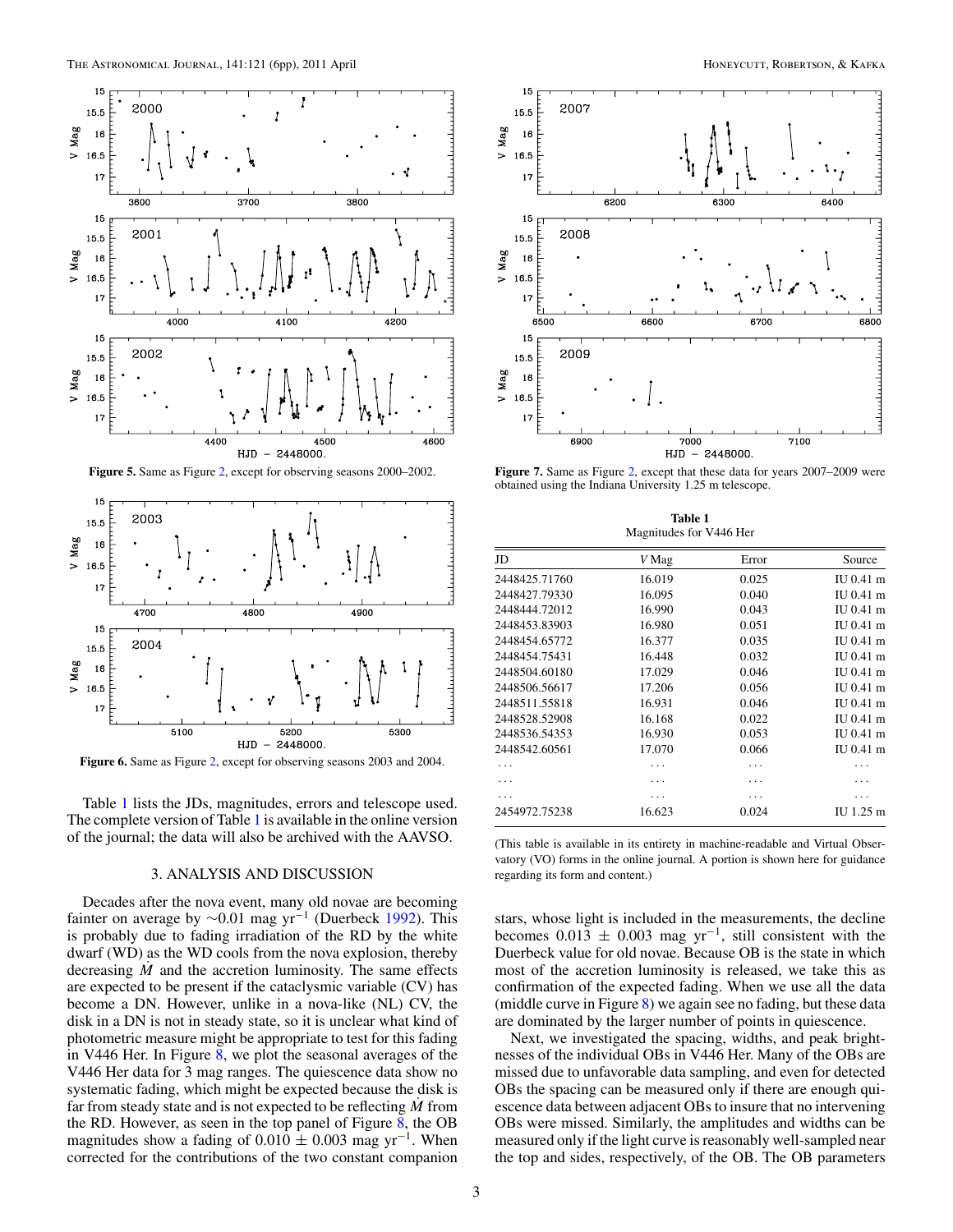<span id="page-4-0"></span>

**Figure 8.** Magnitude corresponding to the average intensity for each observing season of V446 Her, using the data shown in Figure [1.](#page-2-0) Top is for outburst data only, taken to be points with  $V < 16.5$ ; middle is for all data; bottom is for quiescence data only, taken to be points with  $V > 16.5$ . The error bars are for one standard deviation of the mean. The straight-line fit to the top plot has a slope of 0.01 mag  $yr^{-1}$ , consistent with the decline of other old novae in the decades following the nova.

that are plotted and discussed are therefore for mostly (but not fully) the same set of OBs.

Ichikawa & Osaki [\(1994\)](#page-6-0) found from one-dimensional numerical simulations that the OB recurrence interval scales as  $\dot{M}^{-2}$  for  $\dot{M} \gtrsim 10^{16.3}$  g s<sup>-1</sup>, below which the recurrence interval is constant. Their simulations used system parameters appropriate to U Gem, and two treatments of  $\alpha_{\text{cold}}$  were employed. In Case A,  $\alpha_{\text{cold}}$  rises weakly with disk radius, while in Case B, it is held constant. For Case A, the recurrence interval becomes constant at 200 days while for Case B the recurrence interval becomes constant at 18 days. For reference, the average OB recurrence interval in V446 Her is 18 days. If we assume for the moment that V446 Her is always in the  $t_{\text{recur}} \sim M^{-2}$  regime, then a *V*-band fading of 1% yr−<sup>1</sup> would result in a 2% increase in *t*recur each year. This would be easily discernable over one to two decades if it were not for the fact that in V446 Her *t*recur varies erratically over the range 13–30 days.

In Figure 9, we plot the spacing of adjacent OBs for a 14 year interval. Although there are clearly systematic effects in this plot, there is no obvious monotonic behavior. The reason for this may lie in the complicated patterns of OB behaviors, which may reflect a situation in which the effects of falling *M* on the OBs show up more in the character of the OBs rather than in the spacing.

In Paper II, it was suggested that the OBs in V446 Her were bimodal in both amplitude and width. This new larger data set can be used to confirm and expand upon these results. In Figure 10, the distribution of amplitudes is clearly bimodal, as can also be seen in the light curves of Figures [2](#page-2-0)[–7.](#page-3-0) Referring to the lower panel of Figure 10 it appears that the OB widths are also bimodal. It is therefore not surprising that Figure [11](#page-5-0) shows OB widths correlated with the amplitudes. The data points in Figure [11](#page-5-0) seem to fall into two groupings corresponding to the double peaks in Figure 10.



**Figure 9.** Spacing in days of adjacent outbursts in V446 Her, over ∼14 years.



**Figure 10.** Top: histogram of the outburst amplitudes in V446 Her. These amplitudes are attenuated by the inclusion of the constant light of the optical companions in the measurements (see the text for details). Bottom: histogram of the widths of the outbursts. This width measurement also includes the light of the two close companions.

In Figure [1,](#page-2-0) we see that data points brighter than 15.7 are missing after  $JD = 2453000$ . These missing data belong to the brighter, wider OBs that make up longward tails of the distributions in Figure 10. Might this effect be due to smallnumber statistics? This can be tested by comparing the fraction of bright points before and after 2453000. We wish to exclude quiescence data in this analysis because the completeness of points fainter than 16.5 changes when the data in Figure [1](#page-2-0) switch from the 0.41 m telescope to the 1.25 m near 2453500 (see Section [2\)](#page-1-0). Restricting ourselves to OB data (*V <*16.5), the ratio of the number of OB points brighter and fainter than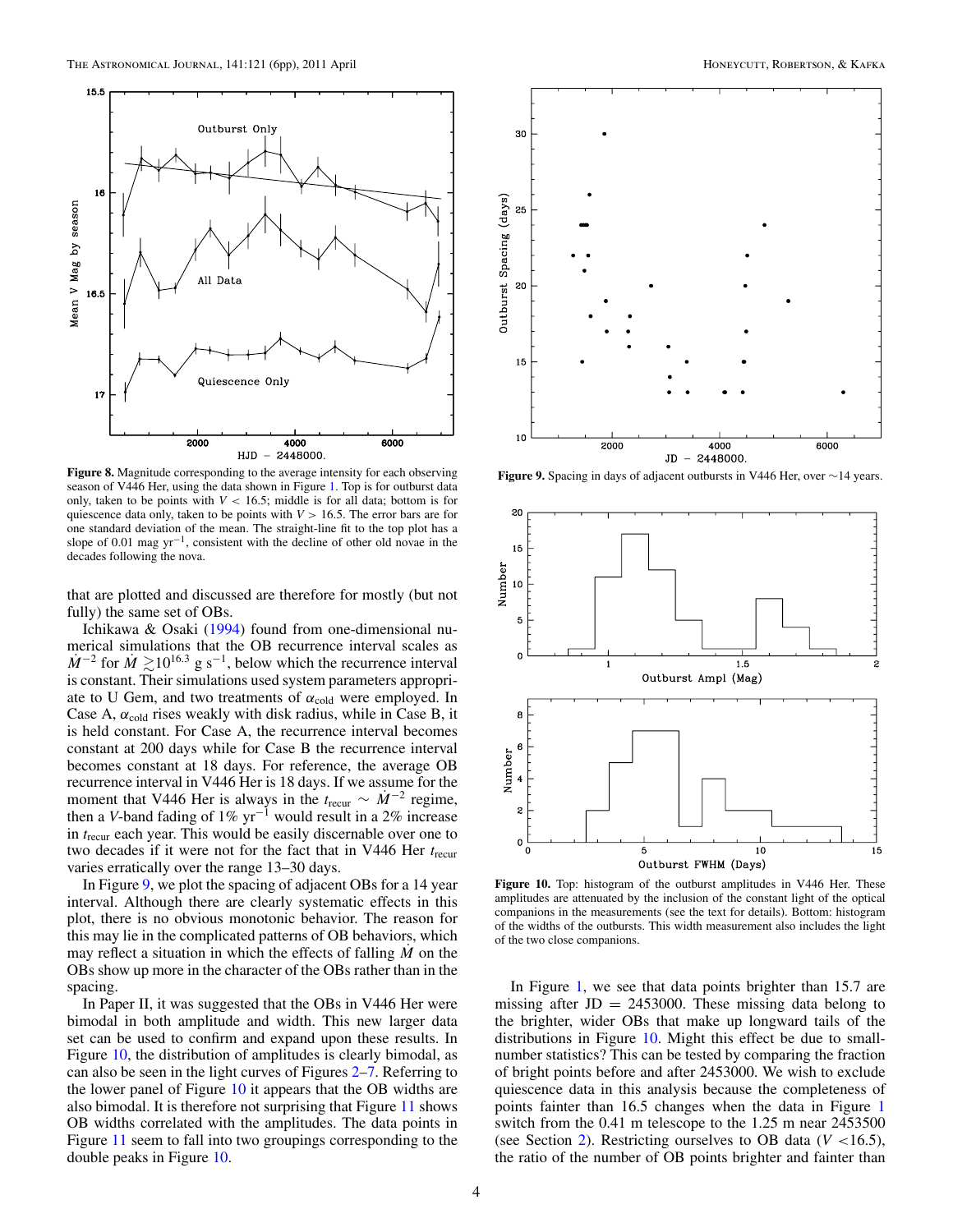<span id="page-5-0"></span>

**Figure 11.** FWHM of the V446 Her outbursts vs. the amplitude of the outbursts.

15.7 is 76*/*503 = 0.15 for JD *<* 2453000. There are 102 data points after 2453000. If the same distribution of OB magnitudes holds, we expect  $0.15(102) = 15$  points brighter than 15.7 after 2453000, whereas we find zero. For a Poisson distribution with a mean of 15, the probability of finding zero is only  $3 \times$  $10^{-7}$ . However, this result is not rigorous and is too optimistic (by an unknown but likely large amount) because choosing a magnitude threshold of 15.7 before testing turns this into a post hoc analysis. The Poisson test nevertheless suggests that the effect is real, and we note that the missing brighter OBs occur in data from both telescopes. Only time will tell if this apparent change in OB pattern is temporary or is part of a monotonic change. We suspect that the missing brighter, wider OBs are the reaction of the AD to falling  $M$ , and is the manner in which the AD releases less energy, as opposed to larger OB spacings.

Complex patterns of alternating OB amplitudes and shapes are common in some DNe such as SS Cyg (Cannizzo & Mattei 1992; Cannizzo 1993) and may be triggered by variations in *M* from the RD (Schreiber et al. [2000b\)](#page-6-0). Such patterns are also common (and are in fact a defining characteristic) in SU UMa-type DNe (O'Donoghue [2000;](#page-6-0) Hellier 2001). SU UMa superoutbursts (SOBs) are brighter and wider than the normal OBs in SU UMa systems, and are thought to occur when the disk grows to a size sufficient for the outer portions of the AD to orbit in a 3:1 resonance with the RD, leading to increased tidal torques and occasional SOBs (Osaki [1996\)](#page-6-0).

Some authors have considered whether enhanced mass transfer from the RD during OB might account for the varying widths and amplitudes of DN OBs (e.g., Smak [1991;](#page-6-0) Ichikawa et al. [1993;](#page-6-0) Smak [1999\)](#page-6-0). Hameury et al. (2000) investigated the combined effects of irradiation on both the AD and the secondary star, finding that the large variety of DN OB durations and spacings may result from the interplay of these effects. Such hybrid models seem to be needed to explain some features of DN OB behavior, even if the tidal instability mechanism remains valid for most SOB features. Wide OBs which resulted from the tidal instability would be expected to continue with falling *M*˙ following the nova; it would simply take longer for the AD to

reach the size needed for resonance. On the other hand, wide OBs which resulted from enhanced *M*˙ during OB might cease as the irradiation levels needed for this mechanism slowly falls following the nova.

Schreiber et al. [\(2000a\)](#page-6-0) considered how the effects of irradiation of the AD by the WD might inhibit DN OBs in post-nova. As the WD in V446 Her continues to cool after the nova, it predicts a decrease in OB frequency and an increase in the amplitude of the OBs. Any systematic change in OB spacing in V446 Her appears to be obscured by shorter-term changes in OB spacing, perhaps related to chaotic changes in the shapes and strengths of the OBs, which might in turn be due to changes in  $\dot{M}$  from the RD. We do not see the predicted increase in the amplitude of the OBs in V446 Her. If anything, the average amplitude decreases with time because the larger amplitude, wider OBs become less common over 19 years., as seen by the absence of large amplitude OBs during the last quarter of the data in Figure [1.](#page-2-0)

#### 4. CONCLUSIONS

The distributions of OB amplitudes and widths in V446 Her are found to be bimodal. This is suggestive of either SS Cyg-type behavior (thought to arise from the action of the thermal*/*viscous disk instability, perhaps aided by irradiation effects) or from SU UMa-type OB*/*SOBs (thought to be due to combination of the disk thermal limit cycle, plus a tidal instability in the disk). If a predicted systematic increase in the spacing of the OBs is present, it is hidden by large intrinsic scatter in the recurrence intervals.

A systematic decline in mean brightness, as found in other post-nova systems that do not have DN OBs, appears in V446 Her at 0.013 mag  $yr^{-1}$ , consistent with the observed decline in other old novae. This decline shows up only in the OB measures, probably because the accretion luminosity reflecting declining *M* appears mostly during OB.

The brighter, wider-type OBs of V446 Her disappear abruptly after JD 2453000. If this turns out to be a long-term systematic change in the OB pattern, then it appears to be consistent with enhanced  $\dot{M}$  from the RD during DN OB as the mechanism responsible for the bimodal distribution of the OB widths.

It is somewhat disappointing that the firm prediction of increasing recurrence interval for the V446 Her OBs cannot yet be measured in V446 Her, even after ∼2 decades of photometric monitoring. However, it is quite interesting that the very phenomena helping to obscure this effect shows that, less than three decades after the nova, the V446 Her DN OBs already have many of the kinds of poorly understood patterns of varying OB widths, spacings, and amplitudes seen in some other well-observed DN. These OB patterns therefore appear to be rather immune to any lingering effects of the nova.

#### REFERENCES

- Bertin, E., & Arnouts, S. 1996, A&AS, [117, 393](http://adsabs.harvard.edu/abs/1996A&AS..117..393B)
- Cannizzo, J. K. 1993, [ApJ,](http://dx.doi.org/10.1086/173486) [419, 318](http://adsabs.harvard.edu/abs/1993ApJ...419..318C)
- Cannizzo, J. K., & Mattei, J. A. 1992, [ApJ,](http://dx.doi.org/10.1086/172092) [401, 642](http://adsabs.harvard.edu/abs/1992ApJ...401..642C)
- Duerbeck, H. W. 1992, MNRAS, [258, 629](http://adsabs.harvard.edu/abs/1992MNRAS.258..629D)
- Hameury, J.-M., Lasota, J.-P., & Warner, B. 2000, A&A, [353, 244](http://adsabs.harvard.edu/abs/2000A&A...353..244H)
- Hellier, C. 2001, Cataclysmic Variable Stars: How and Why They Vary (Berlin: Springer),
- Henden, A. A., & Honeycutt, R. K. 1997, [PASP,](http://dx.doi.org/10.1086/133901) [109, 441](http://adsabs.harvard.edu/abs/1997PASP..109..441H)
- Honeycutt, R. K. 1992, [PASP,](http://dx.doi.org/10.1086/133015) [104, 435](http://adsabs.harvard.edu/abs/1992PASP..104..435H)
- Honeycutt, R. K., Adams, B. R., Swearingen, D. J., & Kopp, W. R. 1994, [PASP,](http://dx.doi.org/10.1086/133427) [106, 670](http://adsabs.harvard.edu/abs/1994PASP..106..670H)